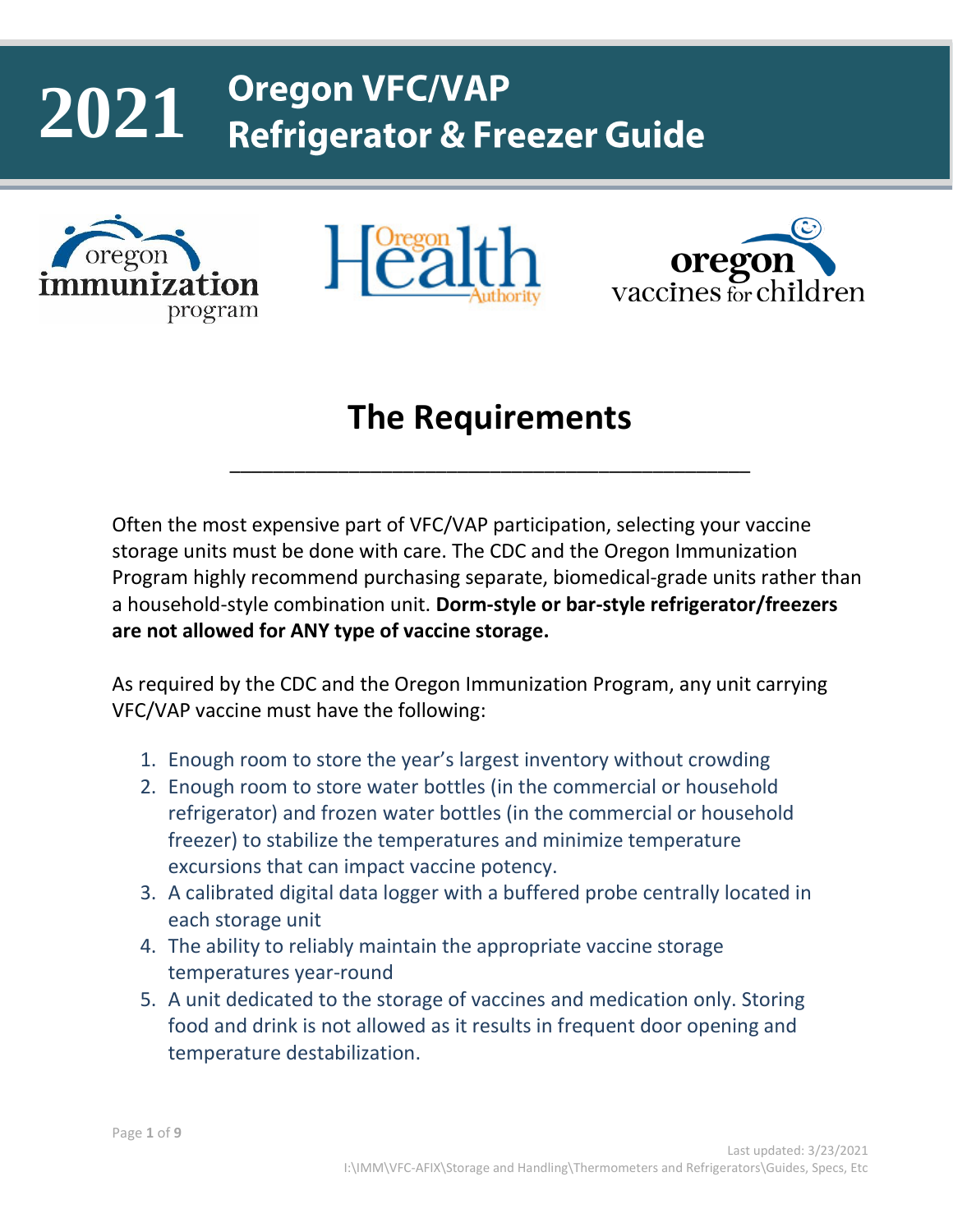# **Dorm-style & Bar-style (not allowed)**

Small, single-door combined units should never be used for any vaccine storage. The freezer compartment is incapable of maintaining temperatures appropriate for varicella and zoster vaccine storage. Furthermore, cold air from the freezer compartment is often vented down into the main compartment causing unstable and inconsistent refrigerator temperatures.



# **Combined household (not recommended)**



If you are currently using a household combination refrigerator/freezer, we strongly recommend you upgrade to a biomedical-grade unit. If upgrade isn't possible, consider purchasing a separate countertop freezer and only using the main section of the household refrigerator.

According to studies conducted by National Institute of Standards and Technology (NIST), household style units are less

capable of maintaining proper storage temperatures in both the refrigerator and freezer compartments. This is because cold air from the freezer blows directly into the refrigerator compartment and onto the sensitive vaccine. By far, the best practice is to choose a separate refrigerator and freezer purpose-built for the precise storage of vaccines. If you choose to use a household-style unit, it's recommended that you use only the refrigerator section and purchase a small countertop freezer for your frozen vaccine.

#### **Built-in digital data loggers**

Some refrigerator and freezer manufacturers include built-in digital loggers with their units. Unless these loggers meet VFC logger requirements, they **should not be used for vaccine monitoring**. All official temperature readings must only be taken from your VFC-approved, calibrated digital data logger/backup logger.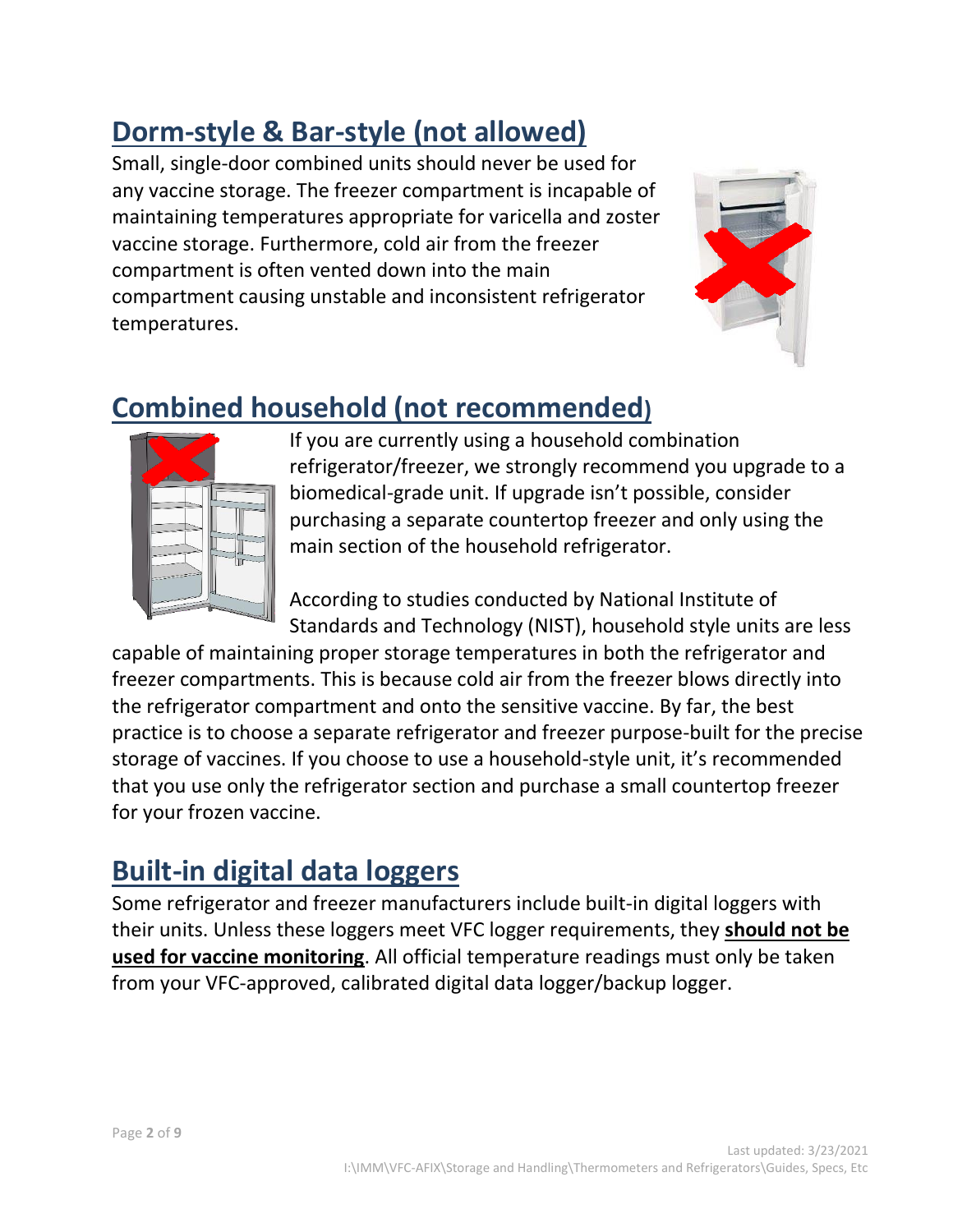#### **Choosing the right sized unit**

Below are a few handy steps\* for determining the ideal refrigerator size for your clinic:



Estimate the maximum number of doses of publicly-provided vaccine and privately purchased vaccine that will be in your refrigerator.

| <b>Refrigerator:</b>                                                              |        |
|-----------------------------------------------------------------------------------|--------|
| Add the number of doses on hand (current inventory)<br>from your last order form. |        |
| <b>Public vaccine</b>                                                             |        |
| Private vaccine                                                                   |        |
| <b>Total doses</b>                                                                |        |
| Multiply (max inventory)<br><b>Maximum doses</b>                                  | x 1.25 |



Match your maximum doses with the minimum cubic feet needed to safely store your vaccine.

| <b>Max. Doses</b> | <b>Minimum Cubic Ft.</b>            |
|-------------------|-------------------------------------|
| $2,000+$ doses    | may need more than one refrigerator |
| $1000 - 2000$     | 40 cu.ft                            |
| $900 - 1000$      | 36 cu.ft.                           |
| $801 - 900$       | 21 - 23 cu. ft                      |
| 701 - 800         | 17 - 19.5 cu. ft.                   |
| $400 - 700$       | 11 - 16.7 cu. ft.                   |
| 100 - 399         | $4.9 - 6.1$ cu. ft.                 |

Using this refrigerator and freezer guide as a reference, search for a storage unit that's properly sized and meets all VFC requirements. Whenever possible, choose biomedical-grade over household style units.

\*Thanks to California's **eziz.org** for developing the original sizing guide above.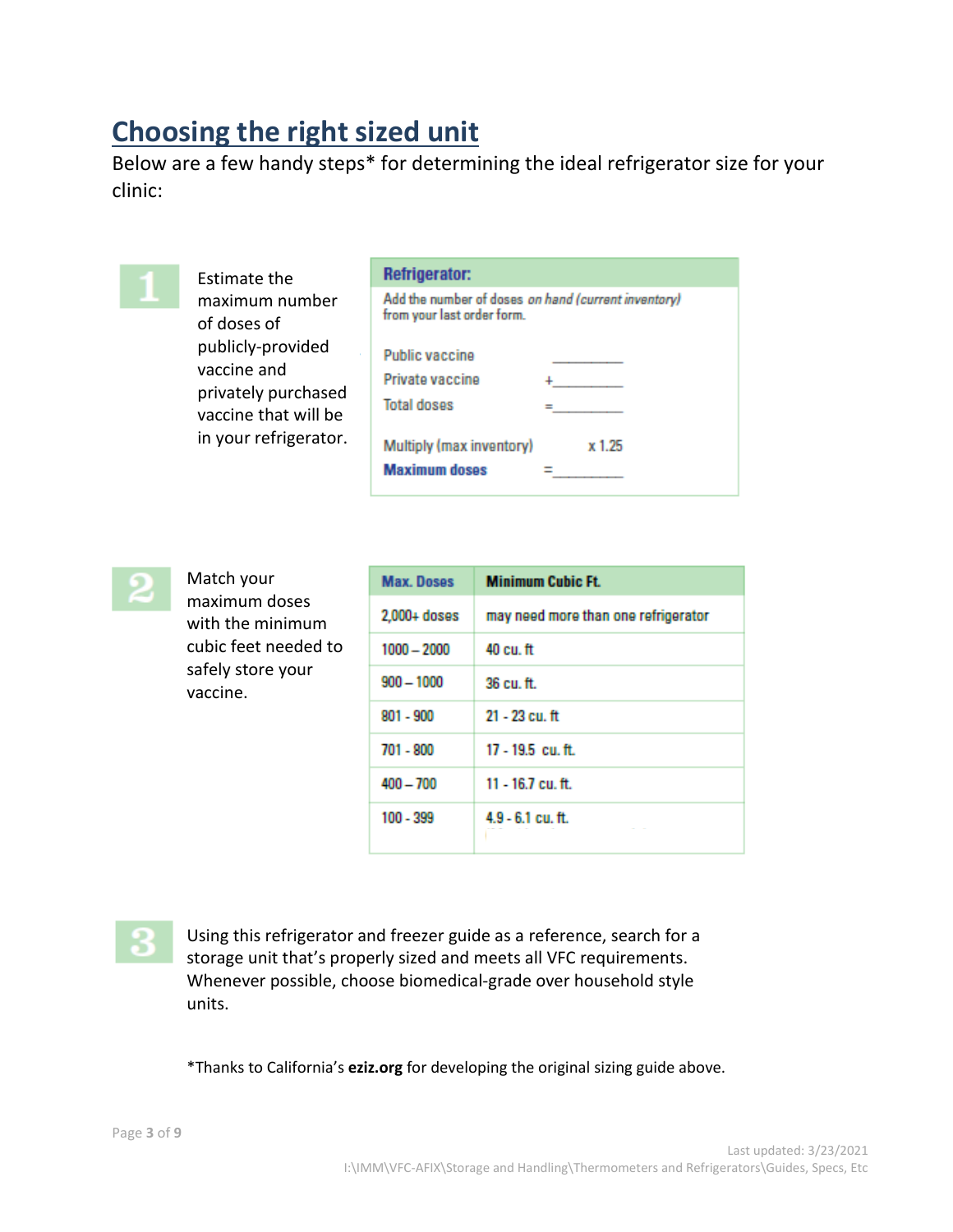### **A Brief Disclaimer**

As a state agency, we can't endorse any specific brand or product. The terms & conditions of your purchase are between you and your vendor.

# **Equipment Options**

With the above guidelines in mind, we have compiled a short list of equipment options that meet or exceed Oregon VFC/VAP and CDC requirements. The list covers a wide range of price points and configurations to fit any clinic's size or budget. This guide is far from exhaustive and is only meant as an overview (with examples) of the *types* of storage units to consider during your search.

As always, the Oregon Immunization Program is here to help. Don't hesitate to contact our VFC/VAP Help Desk with any questions you have about these requirements or the storage options you are considering.

#### **Used and refurbished equipment**

There are several used and remanufactured equipment vendors online. Prices are often 30-50% off retail. Also consider calling your manufacture of choice and asking about less expensive used units. Helmer, for example, has a rotating inventory of scratch and dent units that come with a much lower price tag and full warranty. As with any large purchase, only buy from reputable vendors and get all guarantees in writing.

**Ace Laboratory Systems** [www.acelabsystems.com](http://www.acelabsystems.com/)

**Lab X** [www.labx.com](http://www.labx.com/)

**Labequip** [www.labequip.com/](http://www.labequip.com/)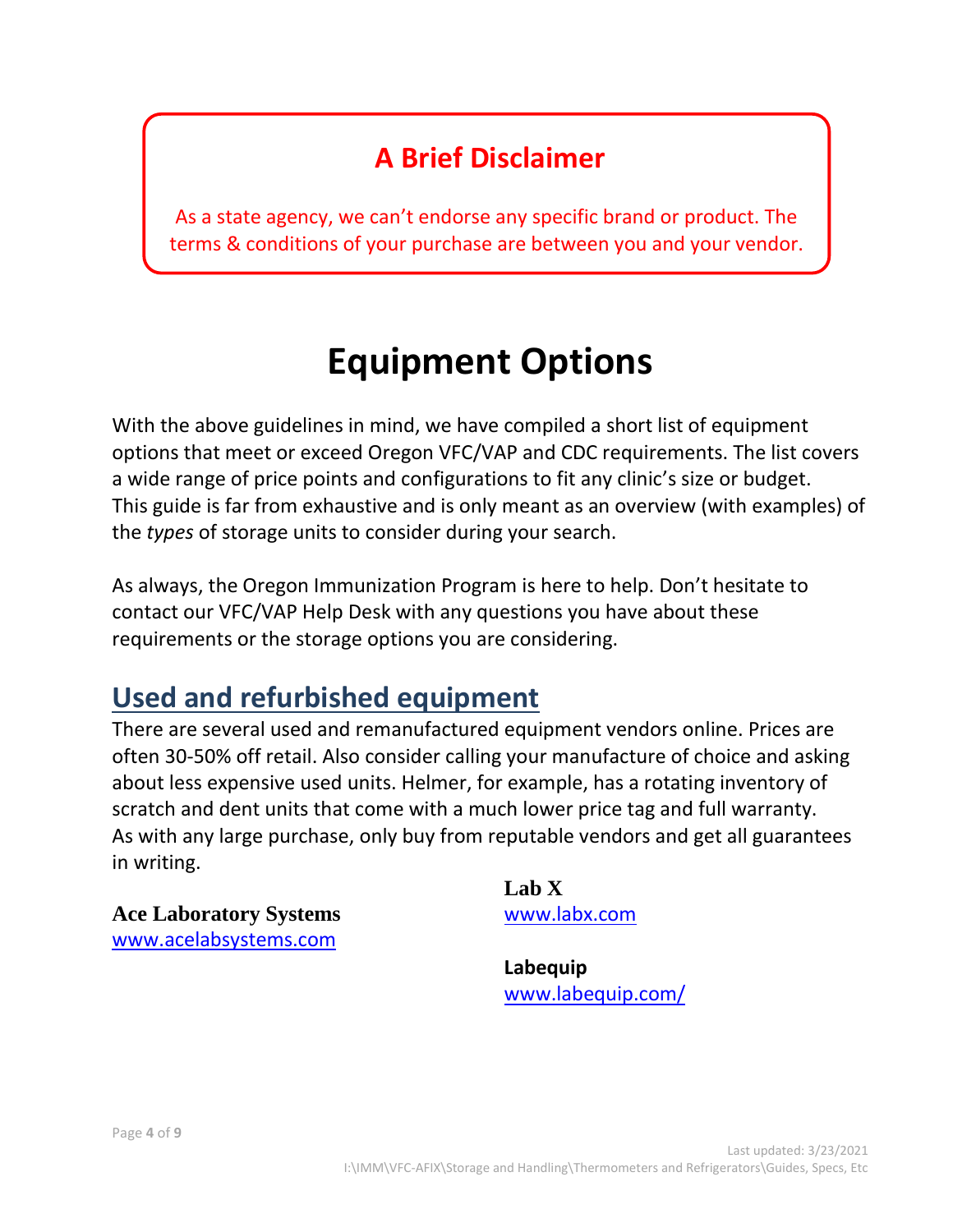### **Biomedical-grade equipment repair**

If your biomedical-grade refrigerator or freezer malfunctions, call your manufacturer to check on warranty status. The manufacturer should also have a list of local repair shops authorized to work on your equipment. If the manufacturer is unhelpful, try contacting one of these Oregon repair companies. All of their websites list medical equipment repair as a specialty.

#### **Portland Metro:**

**Commercial Refrigeration** 503-234-6445 [www.cri-pdx.com](http://www.cri-pdx.com/)

**Permacold Engineering Inc.** 503-249-8322 <http://www.permacold.com/>

**Dial Service Co.** 503-777-4011 [www.dialrefrigeration.com/index.ht](http://www.dialrefrigeration.com/index.html) [ml](http://www.dialrefrigeration.com/index.html)

#### **Oregon Coast: WiLDE Refrigeration Inc.** 541-265-3255 [https://www.hmicontracting.net/com](https://www.hmicontracting.net/company/wilde-refrigeration-inc-5412653255) [pany/wilde-refrigeration-inc-](https://www.hmicontracting.net/company/wilde-refrigeration-inc-5412653255)[5412653255](https://www.hmicontracting.net/company/wilde-refrigeration-inc-5412653255)

**Salem: West Coast Mechanical** 503-315-2277 [www.westcoast](http://www.westcoast-mc.com/services/refrigeration)[mc.com/services/refrigeration](http://www.westcoast-mc.com/services/refrigeration)

#### **Under-counter refrigerators and freezers**

Under-counter refrigerators and freezers are an excellent choice for clinics with limited space. Benefits of under-counter units include:

- **Lower risk:** Separate compressors and condensers decrease the risk of a total vaccine loss that might occur in a single combined unit.
- **Flexibility:** Small and easy to relocate, undercounter units can be positioned in multiple ways depending on the need.
- **No cold air vent:** Traditional combined units use a cold air vent to blow frozen air into the refrigerator compartment. Separate units mean separate compressors and no need for cold air venting.

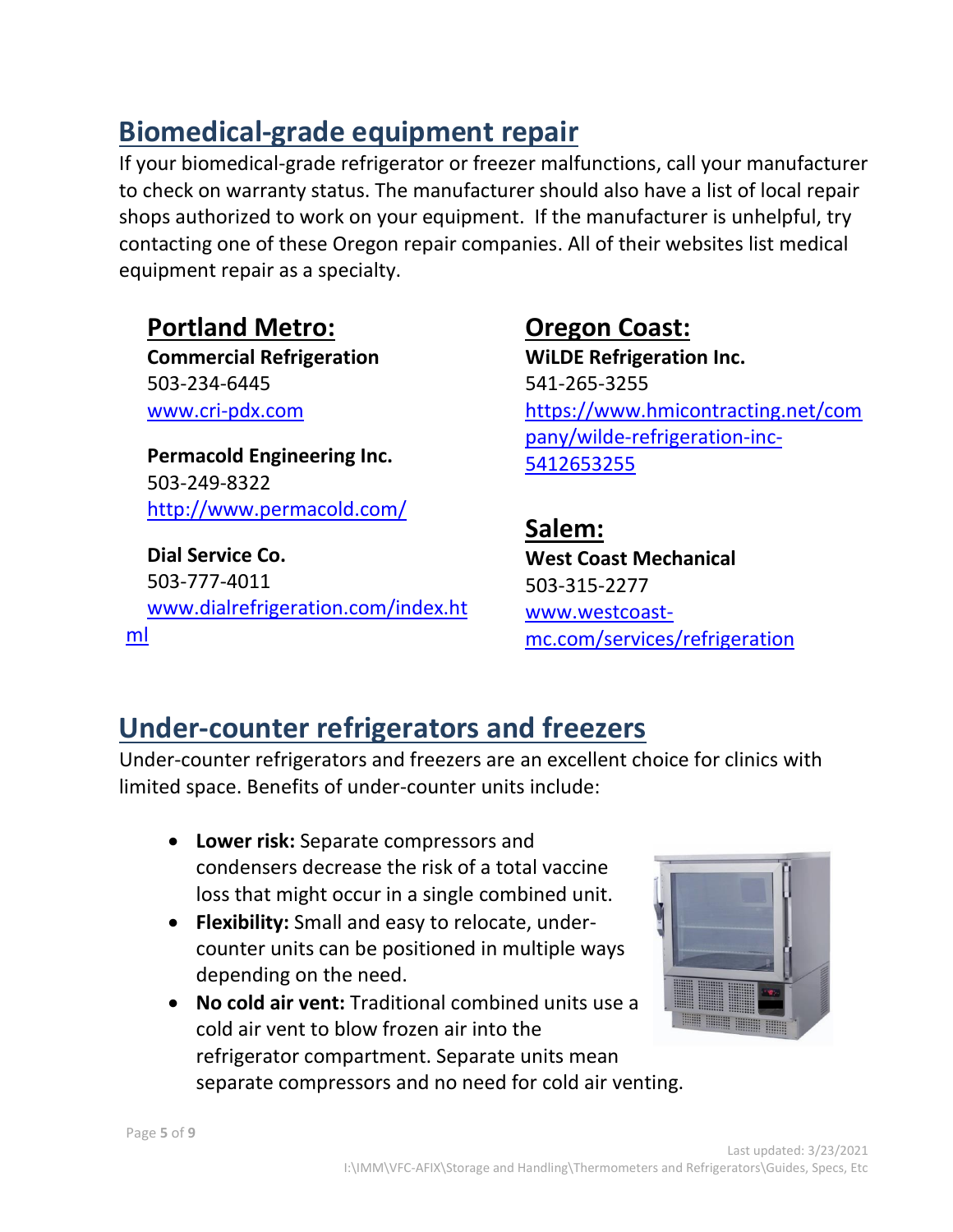• **Cost effective:** If a clinic is looking to add to its existing refrigerator or freezer capacity, this option allows for the purchase of only what is needed. A single under-counter refrigerator or freezer might negate the need to buy a larger, more expensive replacement unit.

#### **Manufacturers to consider in this category:**

- **Migali Scientific G-U1RG-ADA & EVOX-U1F:** Vaccine Storage Upright Refrigerator and Freezer. [www.migaliscientific.com/product/4-3-cuft-glass](http://www.migaliscientific.com/product/4-3-cuft-glass-door-pharmacy-refrigerator/?cat=vaccine-storage)[door-pharmacy-refrigerator/?cat=vaccine-storage](http://www.migaliscientific.com/product/4-3-cuft-glass-door-pharmacy-refrigerator/?cat=vaccine-storage)
- **Helmer Scientific iLR105 & iLF105:** Under-counter Laboratory Refrigerator and Freezer. [www.helmerinc.com/products/ilr105-undercounter](http://www.helmerinc.com/products/ilr105-undercounter-laboratory-refrigerator.html)[laboratory-refrigerator.html](http://www.helmerinc.com/products/ilr105-undercounter-laboratory-refrigerator.html)
- **Follett REF5P & ZR5P:** Under-counter Medical-grade Refrigerator and Freezer.<https://www.follettice.com/healthcare/compact-refrigeration>

#### **Full-size, stand-alone refrigerators and freezers**

Biomedical-grade refrigerators and freezers are considered the best, most secure option for vaccine storage. As with most "goldstandard" products, they require a larger investment and are most often found in health departments, laboratories and hospitals. However, many of the biologic-grade manufacturers also produce refrigerators and freezers in an array of sizes and price points.



#### **Manufacturers to consider in this category:**

- **PHCBI MPR-721 & MDF-U334:** Large Capacity Laboratory Refrigerator and Freezer. <https://www.phchd.com/us/biomedical/preservation>
- **Magali Scientific EVOX-1RG & EVOX-1F:** Vaccine Storage, Under-counter Refrigerator and Freezer. [www.migaliscientific.com/product/4-3-cuft-glass](http://www.migaliscientific.com/product/4-3-cuft-glass-door-pharmacy-refrigerator/?cat=vaccine-storage)[door-pharmacy-refrigerator/?cat=vaccine-storage](http://www.migaliscientific.com/product/4-3-cuft-glass-door-pharmacy-refrigerator/?cat=vaccine-storage)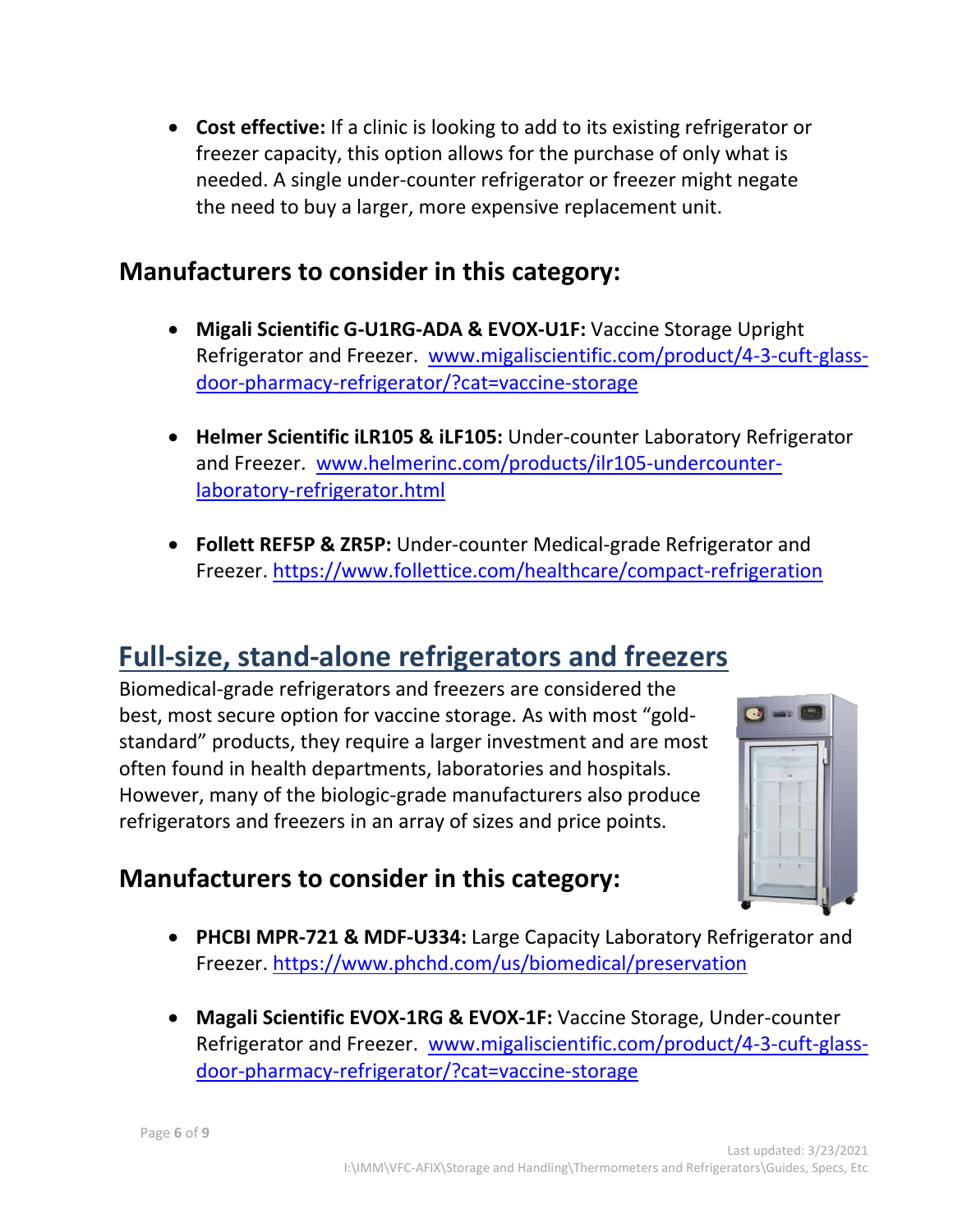- **Helmer Scientific iLR120 & iLF120:** Laboratory Refrigerator and Freezer. [www.helmerinc.com/products/ilr120-laboratory-refrigerator.html](http://www.helmerinc.com/products/ilr120-laboratory-refrigerator.html)
- **Follett REF20-LB & FZR20-LB:** Medical–grade Refrigerator and Freezer. <https://www.follettice.com/healthcare/full-size-refrigeration>
- **TempArmour Refrigerators:** PCM chest-style refrigerators. <https://www.temparmour.com/>

### **Full-size, combined refrigerator-freezers**

While they look similar to household combination units, biomedical-grade combination units are far superior for vaccine storage in several important ways:

- Separate refrigeration systems for the refrigerator and freezer
- Improved cabinet insulation to avoid hot and cold spots.
- Built-in, digital temperature display
- Built to industrial standards and warranted for industrial use
- Fan-forced air circulation delivers quick temperature recovery

Biomedical-grade, combination units are ideal for clinics wanting a best-practice storage solution in a compact package.

#### **Manufacturers to consider in this category:**

- **PHCBI MPR-414F:** Pharmaceutical Refrigerator with Freezer. [https://www.phchd.com/us/biomedical/preservation/Refrigerator-and-](https://www.phchd.com/us/biomedical/preservation/Refrigerator-and-Freezer-Combo)[Freezer-Combo](https://www.phchd.com/us/biomedical/preservation/Refrigerator-and-Freezer-Combo)
- **Jewett PRF17-1B:** Dual-Temperature Refrigerator/Freezer. [www.thermoscientific.com/en/product/jewett-dual-temperature](http://www.thermoscientific.com/en/product/jewett-dual-temperature-refrigerator-freezers.html)[refrigerator-freezers.html](http://www.thermoscientific.com/en/product/jewett-dual-temperature-refrigerator-freezers.html)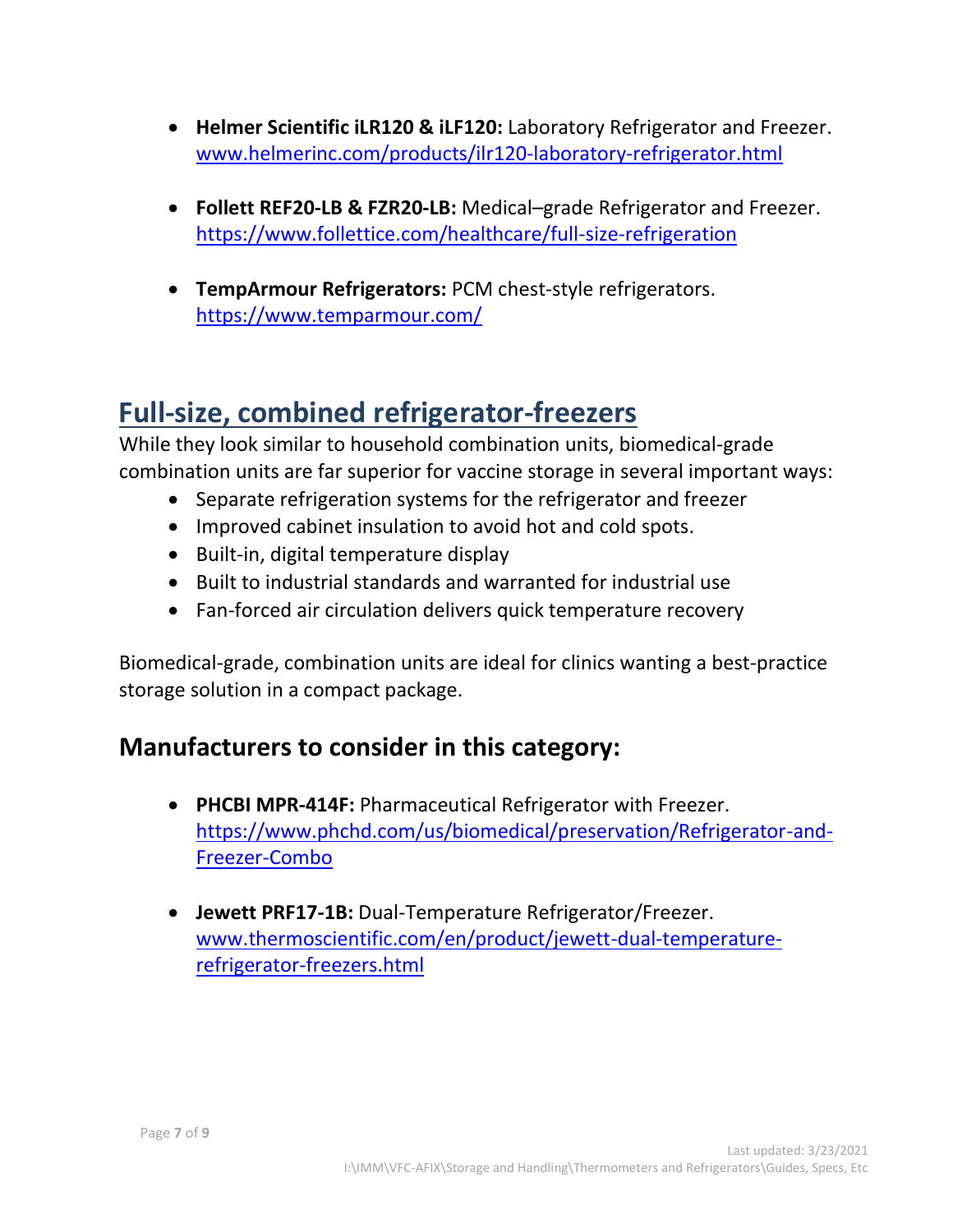#### **Ultra-low Temperature Freezer**

Pfizer's COVID-19 vaccine requires ultra-low temperature storage. If you are considering long term storage of this Pfizer vaccine, look for a unit with these specifications:

- Digital temperature display
- Microprocessor Control
- Audible alarms
- Ability to hold ultra-low (-80 to -60 $\degree$ C) temps consistently



- **ABS (American Biotech Supply):** 17 Cu Ft Ultra-Low Freezer. [https://americanbiotechsupply.com/freezers/freezer-products/ultra-low](https://americanbiotechsupply.com/freezers/freezer-products/ultra-low-temperature-freezers/standard-ultra-low-temp-freezers/17-cu.-ft.-ultra-low-temperature-freezer)[temperature-freezers/standard-ultra-low-temp-freezers/17-cu.-ft.-ultra](https://americanbiotechsupply.com/freezers/freezer-products/ultra-low-temperature-freezers/standard-ultra-low-temp-freezers/17-cu.-ft.-ultra-low-temperature-freezer)[low-temperature-freezer](https://americanbiotechsupply.com/freezers/freezer-products/ultra-low-temperature-freezers/standard-ultra-low-temp-freezers/17-cu.-ft.-ultra-low-temperature-freezer)
- **PHCBI MDF-U500:** Twinguard ULT Freezer. [https://www.phchd.com/global/biomedical/preservation/ultra-low](https://www.phchd.com/global/biomedical/preservation/ultra-low-freezers/TwinGuard-ULT-freezers/mdf-u500vx)[freezers/TwinGuard-ULT-freezers/mdf-u500vx](https://www.phchd.com/global/biomedical/preservation/ultra-low-freezers/TwinGuard-ULT-freezers/mdf-u500vx)

# **Extras!**

This section was created to showcase additional equipment, add-ons and services you might consider when assessing your vaccine storage and monitoring needs.

# **Portable cold storage**

These are excellent options for emergency storage, long distance transport or use during day clinics in the field. Some units use electricity to run a cooling system, while others use advanced insulation combined with propriety cooling packs/phase change panels. Whichever type you choose, it's a smart investment that will add another layer of protection to your vaccine management practice.